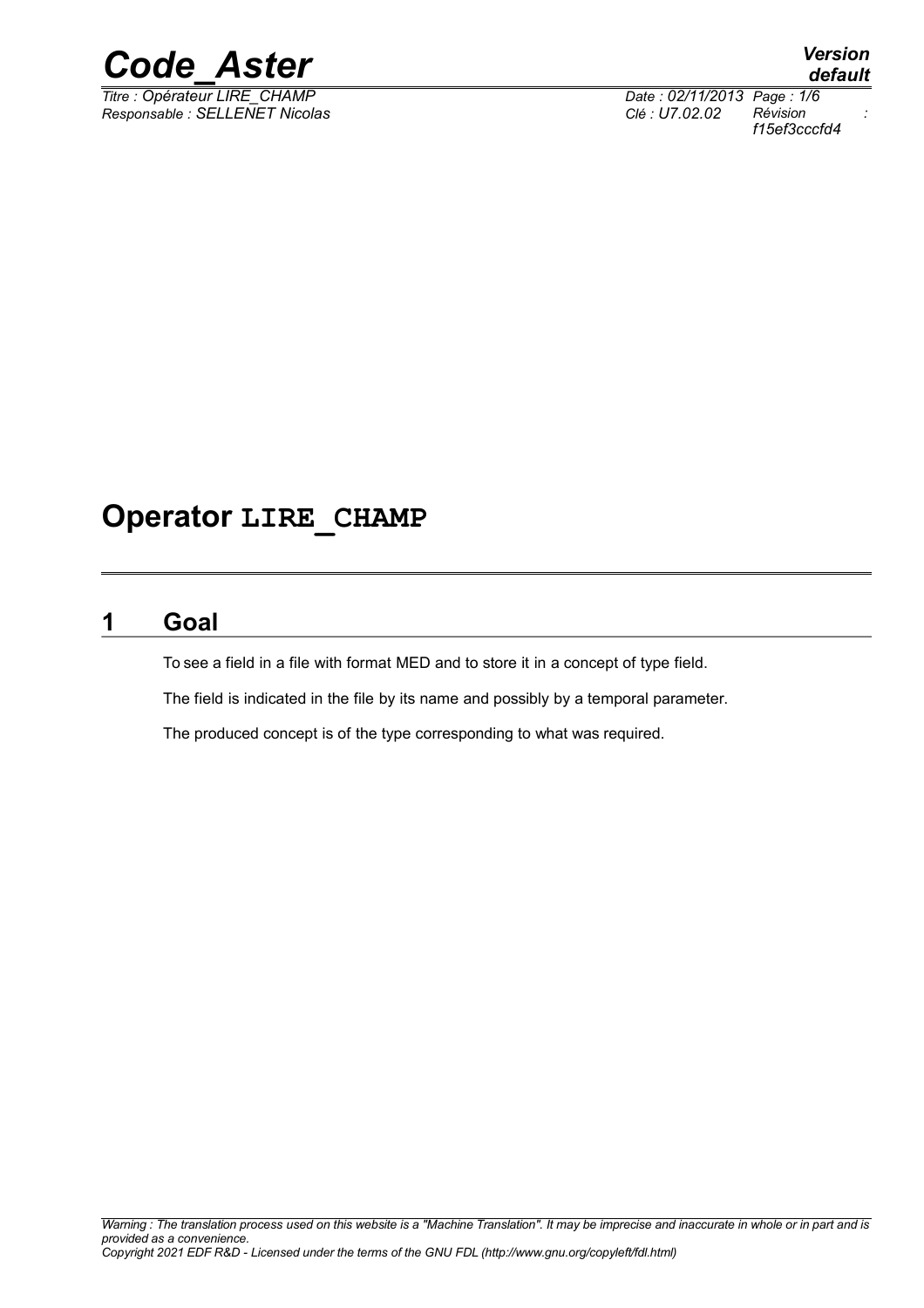# *Code\_Aster Version*

*Titre : Opérateur LIRE\_CHAMP Date : 02/11/2013 Page : 2/6 Responsable : SELLENET Nicolas Clé : U7.02.02 Révision :*

*f15ef3cccfd4*

## **2 Syntax**

**)**

```
champ_lu = LIRE_CHAMP (
  ◊ FORMAT = 'MED' , [DEFECT]
  \blacklozenge TYPE CHAM = / 'NOEU TEMP R',
             / 'NOEU^{-}DEPL^{-}R',
             / 'ELGA_SIEF_R',
               etc…
  \bullet GRID = my,
  ♦ NOM_MED = nommed , [TXM] 
  \Diamond # if TYPE-CHAM = 'ELXX_YYYY'<br>\Diamond MODEL = model
  \% MODEL = model \% model [model] [model]
    PROL ZERO = / 'NOT' [DEFECT]
             / 'YES'
  ◊ # Selection of the temporal parameter
    / NUME ORDRE = order, [I]
    / NUME PT = not of time, [I]
    / INST = inst,<br>
0 / CRITERION = 'RELATIVE'
        ◊ / CRITERION = 'RELATIVE' [DEFECT]
           \Diamond PRECISION = / PREC, [R]
                      / 1.0E-6, [DEFECT]
          / CRITERION =\blacklozenge PRECISION = PREC, [R]# Choice of the components to reading: the same ones as the field in 
ASTER
```
or an imposed list

|   | NOM CMP IDEM<br>٠<br>٠   | NOM CMP<br>NOM CMP MED |     |                | $=$<br>$=$<br>$=$ | 'YES'<br>lcmp<br>lcmpmed | $\mathbf{r}$<br>$\mathbf{r}$ | $\overline{ }$ |  |                   | [TXM]<br>[l TXM]<br>$[1$ TXM] |
|---|--------------------------|------------------------|-----|----------------|-------------------|--------------------------|------------------------------|----------------|--|-------------------|-------------------------------|
| ♦ | NOM MAIL MED = nomamed , |                        |     |                |                   |                          |                              |                |  |                   | [TXM]                         |
| ♦ | UNIT $=$ /               | unit                   | 81, | $\overline{ }$ |                   |                          |                              |                |  | $\lceil 1 \rceil$ | [DEFECT]                      |
| ♦ | INFORMATION<br>[DEFECT]  |                        | $=$ |                | $\overline{1}$    | $\sim$                   |                              |                |  |                   |                               |
|   |                          |                        | 2   |                |                   |                          |                              |                |  |                   |                               |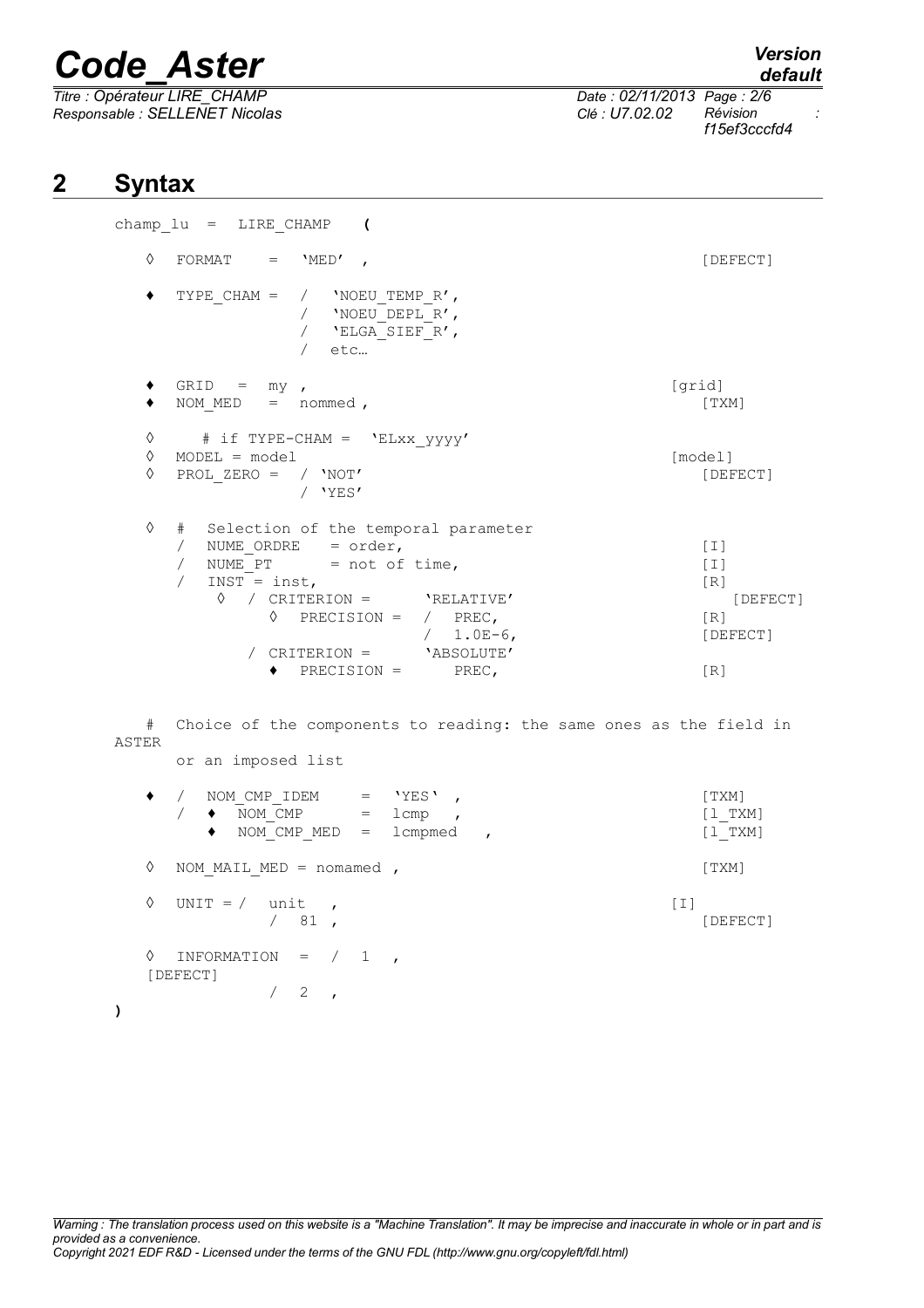## *Code\_Aster Version*

*Titre : Opérateur LIRE\_CHAMP Date : 02/11/2013 Page : 3/6 Responsable : SELLENET Nicolas Clé : U7.02.02 Révision :*

*f15ef3cccfd4*

## **3 Operands**

#### **3.1 Operand FORMAT**

 $\Diamond$  FORMAT =  $'MED'$ 

Choice of the format of the file containing the field with reading.

**Note:**

*Only the format MED is operational today. However, with the sequence of LIRE\_TABLE then CREA\_CHAMP/EXTR\_TABLE one can read a field stored in a table with the format ASTER*

#### **3.2 Operand TYPE\_CHAM**

TYPE CHAM =  $/$  'NOEU TEMP R', / 'NOEU\_DEPL\_R', / 'ELGA\_SIEF\_R', / etc…

> One indicates the type of the concept here to be produced. The name of the type is built with usual logic *Code\_Aster*. The first four characters are 'NOEU', 'ELEM', 'ELNO', 'ELGA' or 'CART'. One finds then ''. The following sequence defines the type of field: 'TEMP', 'DEPL', 'SIEF', etc... The name ends in '\_R', '\_F' or '\_C' according to the data-processing type of the values.

Example: 'NOEU TEMP R' , 'NOEU DEPL R' , 'ELGA SIEF R' etc...

#### **Caution:**

*There is no consistency check! One can create a concept temperature very well by reading again a field which was a displacement with the writing of the file.*

#### **Note:**

*It can happen that values read in the file are not affected in the final field. For example, if one reads a field of pressure on elements TETRA4 whereas it must be affected on meshs of edge (because it is its nature), one will be informed by this kind of alarm:*

 *<A> <LIRE\_RESU> <LRCEME> NONAFFECTED VALUES IN THE FIELD: 3699 VALUES READ IN THE FILE : 3699*

### **3.3 Operand GRID**

 $\triangleleft$  GRID = my

Name of the grid ASTER on which the field with reading will be expressed.

#### **3.4 Operand NOM\_MED**

 $NOM$   $MED$  = nommed

Name according to convention MED of the field to reading in the file. It is a chain of 32 characters.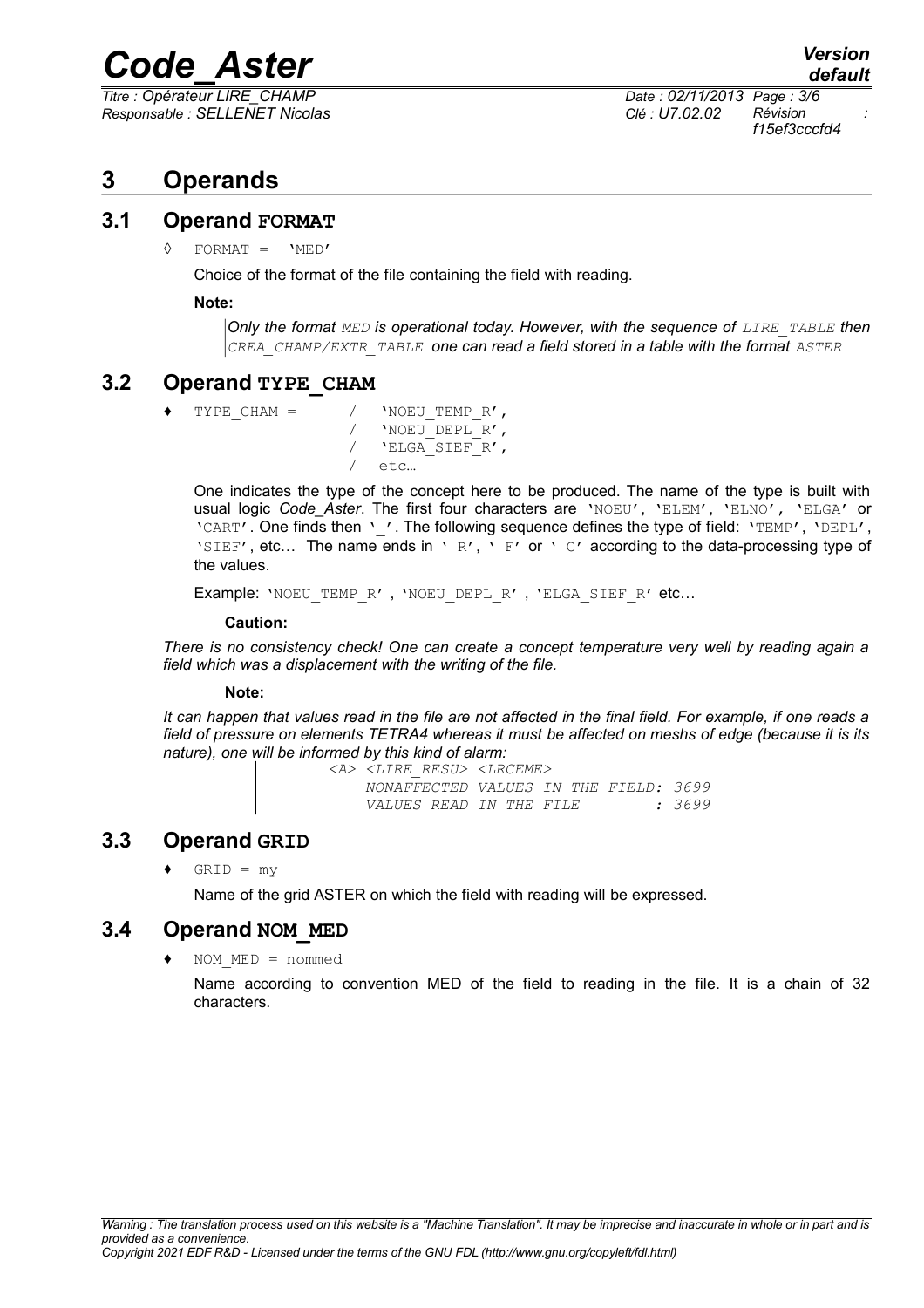## *Code\_Aster Version*

*Responsable : SELLENET Nicolas Clé : U7.02.02 Révision :*

*Titre : Opérateur LIRE\_CHAMP Date : 02/11/2013 Page : 4/6 f15ef3cccfd4*

#### **3.5 Operand MODEL**

#### $MODEL = Mo$

Name of the model ASTER on which the field with reading will be expressed. This operand is obligatory if the field with reading is a field "by elements" ( $TYPE$  CHAM=' ELxx yyyy')

#### **3.6 Operand PROL\_ZERO**

#### PROL ZERO = 'NOT'/'YES'

When one creates a field "by elements", the structure of this field is imposed by Aster. If for example, one creates a stress field " ELNO " on a model 3D, all the nodes of the elements must carry the components SIXX, SIYY,…, SIYZ. If the field MED which one reads does not have all the values expected not Aster, these missing values should "be invented". The "invented" value will be 0. if PROL\_ZERO=' OUI', it will be "Not" (Not has Number) if PROL\_ZERO=' NON'

#### **3.7 Selection of the temporal parameter NUME\_ORDRE, NUME\_PT, INST, CRITERION, PRECISION**

If the field were written in the file without reference to a temporal parameter, nothing is to be mentioned in this reading command. If not it is necessary to specify about which moment it is. That is done by the designation of a sequence number, of step of time or a one moment value of filing. To refer to the document [U4.71.00] for the details on these keywords.

#### **3.8 Operand NOM\_CMP\_IDEM or NOM\_CMP and NOM\_CMP\_MED**

The user must inevitably put NOM CMP\_IDEM or NOM\_CMP in its command file.

#### **3.8.1 Operand NOM\_CMP\_IDEM**

◊ / NOM\_CMP\_IDEM = 'YES'

Indicate that one must read in file MED the components whose same name appears in the list components of the field within the meaning of *Code\_Aster*.

#### **3.8.2 Operands NOM\_CMP, NOM\_CMP\_MED**

 $\Diamond$  /  $\bullet$  NOM CMP = lcmp,

♦ NOM\_CMP\_MED = lcmpmed,

These two lists must be of the same length. One reads in file MED the components listed in  $l$ cmpmed, then one affects them in the components within the meaning of *Code\_Aster*, of the same row in the list lcmp.

#### **3.9 Operand NOM\_MAIL\_MED**

◊ NOM\_MAIL\_MED = nomamed

If this operand is absent, one seeks the field related to the first grid in the file. It is what occurs when the file contains one grid.

If the file contains several grids, one specifies here which is associated with the field that one wants to read.

### **3.10 Operand UNIT**

#### ◊ UNIT = unit

Number of the logical unit of the file, corresponds to the value provided in astk or by using the order DEFI\_FICHIER.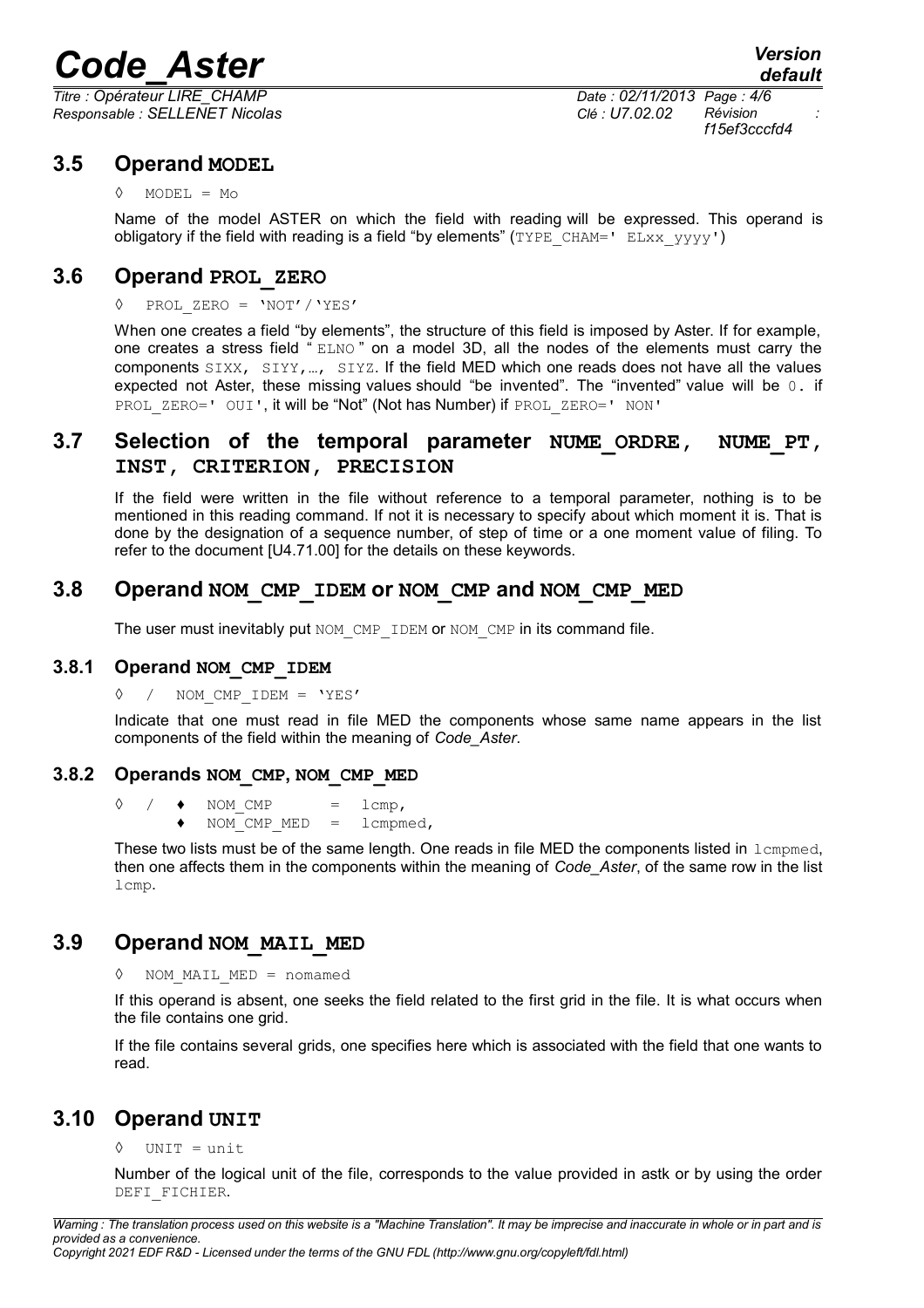

*Titre : Opérateur LIRE\_CHAMP Date : 02/11/2013 Page : 5/6*

*default*

*Responsable : SELLENET Nicolas Clé : U7.02.02 Révision : f15ef3cccfd4*